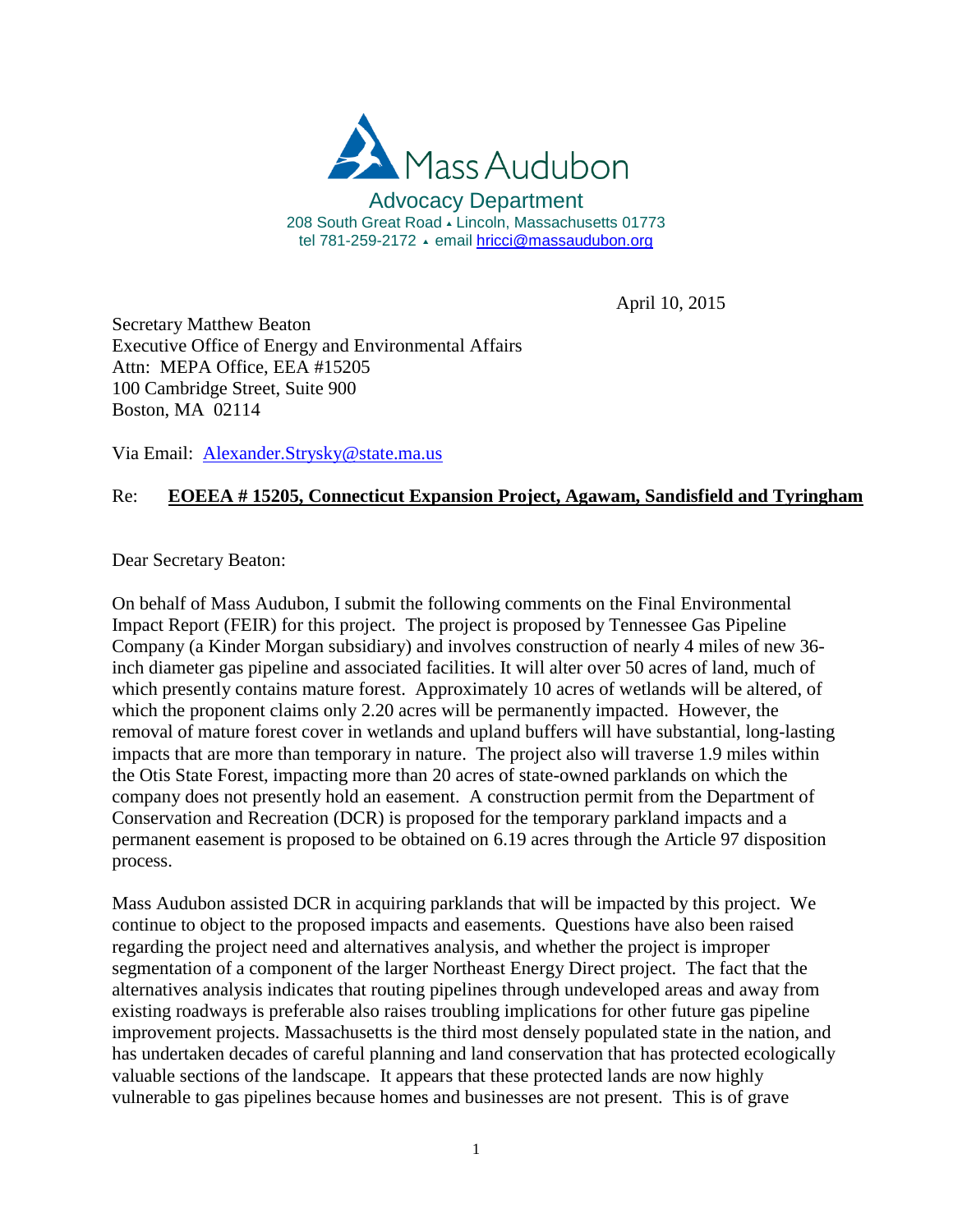concern considering the extensive time and money that has been devoted to placing supposedly permanent protection on sensitive, scenic properties.

## **Inadequate Mitigation**

The proposed mitigation for impacts to Article 97 lands and wetlands is grossly inadequate considering the significant, long-term impacts on public interests associated with these resources. The affected DCR lands contain many old trees and associated mature forest character, on a site with numerous boulders and ledge outcroppings, seeps, vernal pools, coldwater streams, and other sensitive resources. Clearing this land and digging a trench across it will have permanent impacts, even within the so-called temporary work zones. Re-growth of lost trees will require over 100 years, and the overall forest condition will never fully recover pre-construction conditions. The disturbed areas will also be vulnerable to infestation by invasive plants.

The proposed mitigation is \$6,000/acre for 17 acres of temporary easement and \$12,000/acre for 6 acres of permanent easement. There is no indication that land of similar natural and cultural characteristics is available in the general vicinity for immediate acquisition by DCR with this amount of money. The costs of investigating potential sites for parkland acquisition and conducting due diligence have also not been considered. Nor is the agency being compensated for staff time involved in reviewing the project and supervising construction and restoration across its property.

Wetlands mitigation is also inadequately addressed. The impacts of loss of forested buffer and associated habitat for species like vernal pool amphibians are not considered. Replacing soils in the trench and replanting with a wetland seed mix does not result in full replacement of wetland functions and values, even when carried out in a careful manner. Forested wetlands that are cleared and disturbed will require many decades to regrow – again, the impacts are far from temporary. Offsite mitigation under the Clean Water Act for permanent conversion of forested wetlands to emergent wetlands is acknowledged to be required but there is no information on where this will take place.

The Department of Agricultural Resources holds an Agriculture Preservation Restriction (APR) on the proposed construction pipe storage yard in Tyringham. The FEIR does not adequately address DAR's comment or Article 97 in relation to the APR. The FEIR claims impacts will be only temporary and the land will be restored to agricultural use after one year. However, the extent of impact from compaction and vehicular travel on the site may impair the agricultural use for a longer period of time, and additional restoration may be required. Several potential alternative pipeyard sites have been identified, but those also involve impacts to agricultural fields, wetlands, and/or DCR land. It remains unclear which site will ultimately be utilized and what the compensation and mitigation will be. If the Tyringham site is used, the APR issues must be more thoroughly addressed. This site also supports rare turtles and the Natural Heritage and Endangered Species Program construction-related conditions must be carefully followed.

Invasive species management is proposed only for four species in wetlands and DCR land, and only for a period up to five years. A much more extensive, ongoing program of invasive species